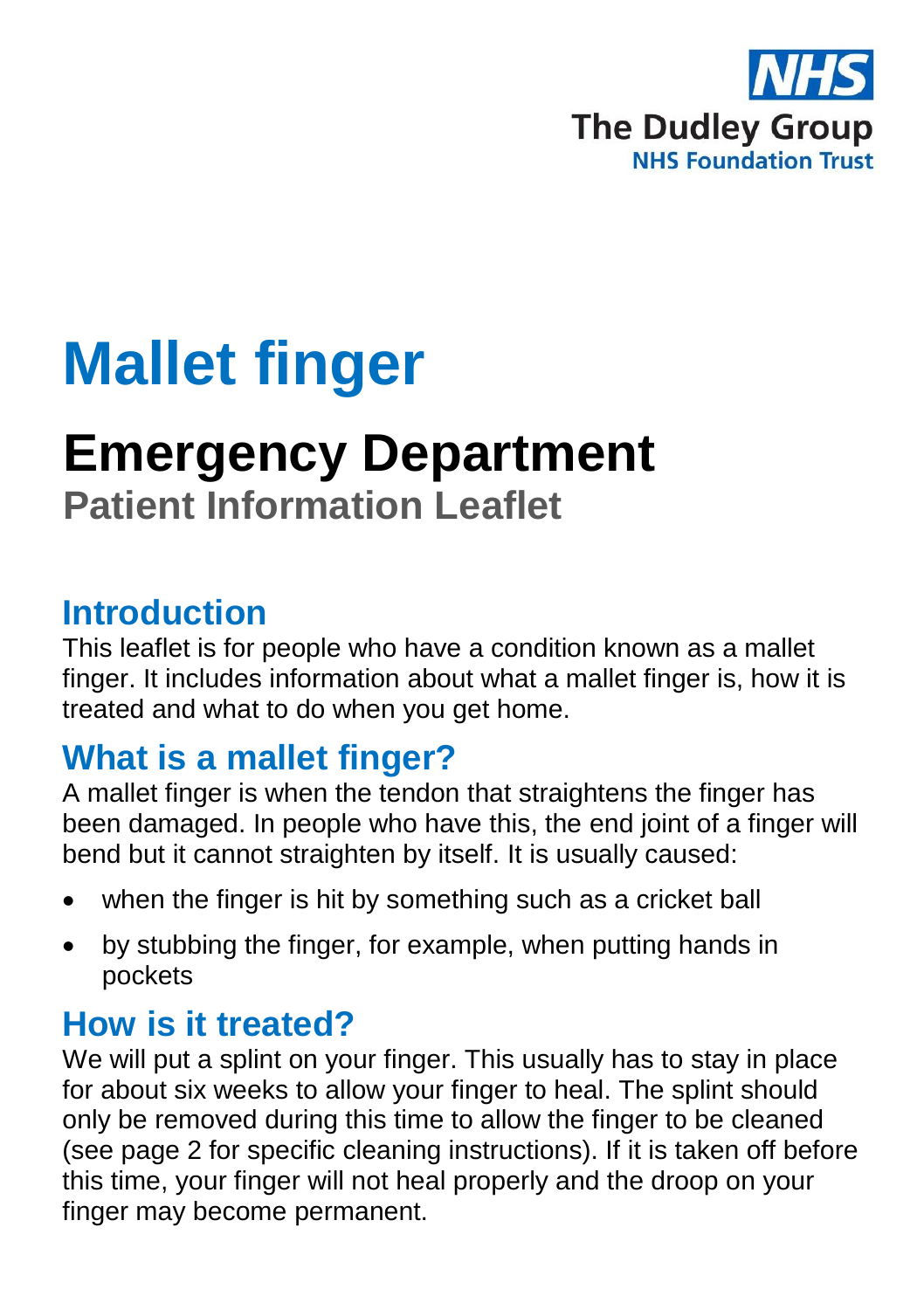## **What do I need to do?**

- Keep your hand raised as much as possible.
- Exercise all of your joints in the hand, except the joint that has the splint on it.
- Make sure you attend your follow-up appointments. This is where we will check that your finger is healing properly.
- Take regular painkillers if you are experiencing pain (always read the label; do not exceed the recommended dose).
- **Do not** bend the finger. Even during cleaning, your finger must be kept straight and at all other times, the splint must be kept in place.
- **Do not** put any rings or jewellery back on the finger even if it is not swollen. Your finger may swell at various times throughout the healing process and rings will restrict the circulation of your blood to it.

## **How do I clean my finger?**

- 1. Place your finger on a flat surface with your palm facing downwards. Keep your finger there until the splint is replaced.
- 2. Clean your finger and the splint and ensure they are both dry before reapplying the splint.
- 3. Slide the splint back into place and re-tape to the finger. The splint must be applied to allow the knuckle and next joint to bend and straighten freely.

#### **Please make sure that:**

- During cleaning, you keep your finger straight.
- You clean both the splint and your finger.

## **Follow-up care**

The Emergency Department clinician will determine the most appropriate follow-up for you. This will be determined by whether the injury involves the bone or not.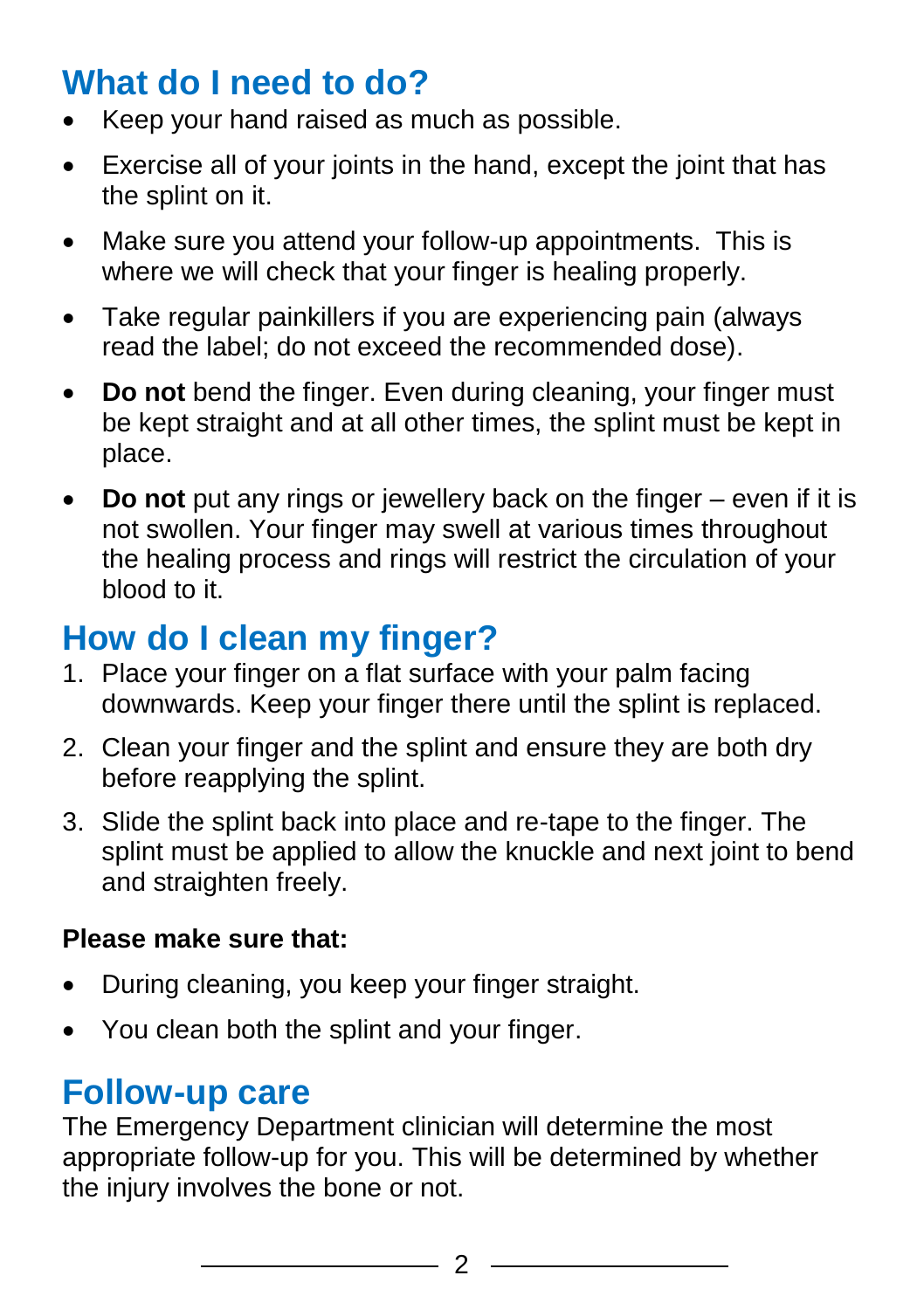If the injury does involve the bone, the severity of the bone injury will also dictate the follow-up care needed.

The clinician will discuss the follow-up arrangements needed with you and how, when and where you will be followed-up before you leave the department.

## **Can I find out more?**

You can find out more from the following weblink:

#### **NHS Choices**

[http://www.nhs.uk/conditions/mallet](http://www.nhs.uk/conditions/mallet-finger/Pages/Introduction.aspx)[finger/Pages/Introduction.aspx](http://www.nhs.uk/conditions/mallet-finger/Pages/Introduction.aspx)

If you have any questions, or if there is anything you do not understand about this leaflet, please speak to one of our nurses. If you need help when you return home, please contact your GP.

**This leaflet can be downloaded or printed from:** http://dgft.nhs.uk/services-and-wards/accident-emergency/

If you have any feedback on this patient information leaflet, please email dgft.patient.information@nhs.net